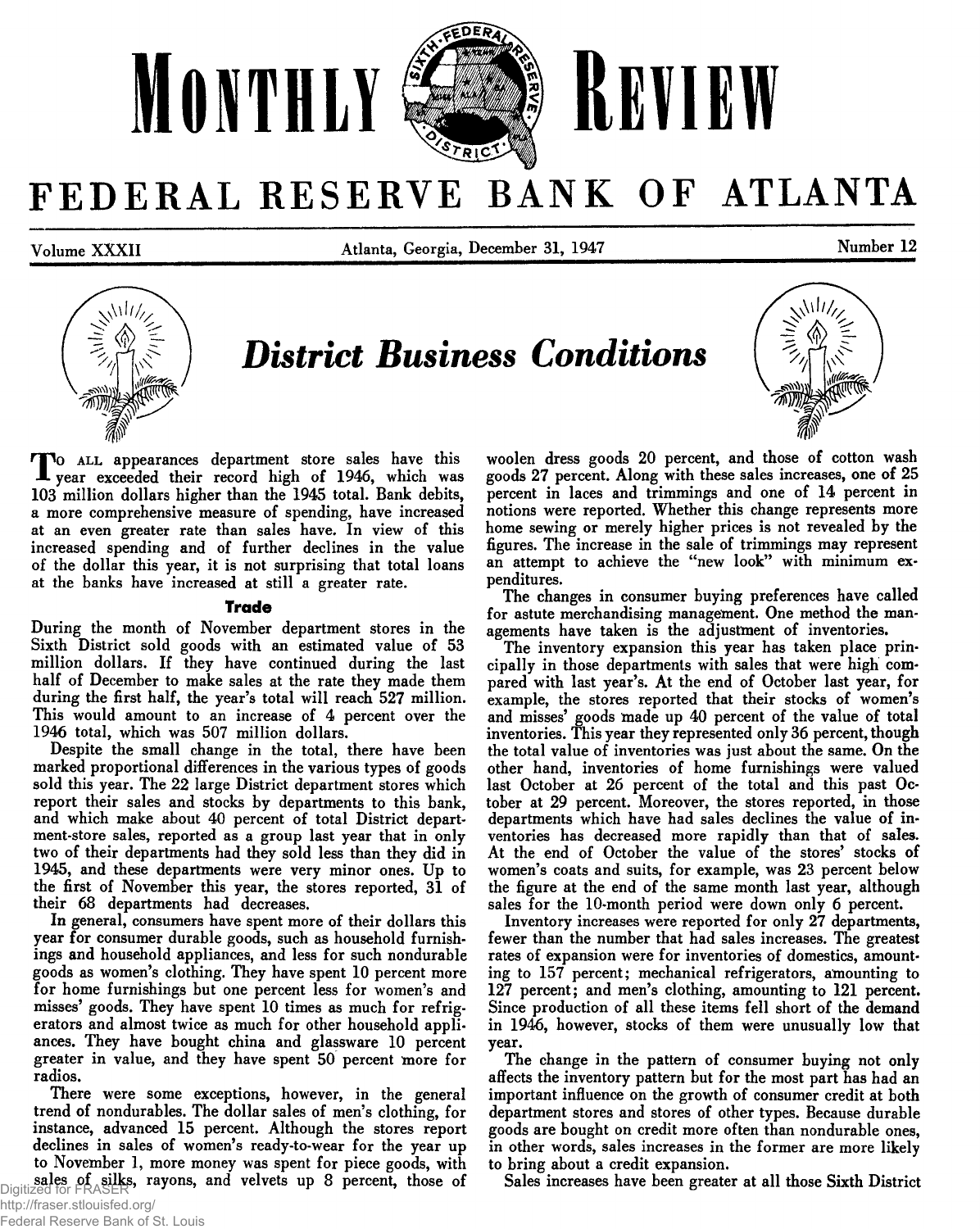reporting stores except jewelry stores whose operations are **Sixth District Statistics predominantly in the durable-goods lines than they have been at those which handle nondurable goods mainly. Up to the first of December this year sales at Sixth District furniture stores were 10 percent higher than they were during the same period in 1946. The increase was 3 percent at the department stores. Jewelry-store sales, however, declined 3 percent. Although a comparison for the sales of the entire 11 months is not available for household-appliance stores, their November sales this year were 28 percent more than those of last year. From the end of November last year to the end of November this year accounts receivable were up 34 percent at furniture stores and 63 percent at household-appliance stores but only 25 percent at department stores.**

### C. T. T.

### **Finance**

**Declines that occurred during the last two weeks of November in total loans at the reporting member banks in leading cities of the Sixth District interrupted a four-month period of weekly expansions. These banks, whose deposits make up about 55 percent of deposits in District member banks, reported on December 3, however, that their total loans had increased over those of the previous Wednesday in an amount sufficient to offset the declines. For the week ended December 10 their loans advanced nine million dollars further, to 828 million, which exceeds the total for the corresponding date in 1946 by 116 million. Since July 16, when total loans were at the lowest point reported for them this year, the increase at these banks had been almost 17 percent.**

**Normally loans increase at this time of the year to meet the needs for handling crops and to meet retailers' and** wholesalers' needs for financing their seasonal inventories. **Part of the recent expansion in loans may represent a return, therefore, to the prewar seasonal pattern of borrowing. In only one year between 1922 and 1942 was the rate of expansion as great as it has been this year; for the corresponding period of 1936 the rate was 18.6 percent. During the years 1942-46, of course, the financing of war-bond purchases greatly influenced the trend of total loans.**

**About four fifths of the expansion this year is made up of increases in commercial and industrial loans. In other types of loans also, however, the rise has been substantial, with decreases having been reported only for security loans and loans to banks since the general expansion began.**

**As characteristic as this general expansion in loans at the District's member banks has been, the rates of expansion have varied markedly from bank to bank and with the type of area. In general the reserve-city banks as a group have increased their loans at a greater rate than the other banks have. At some of them, however, loans have been increased much less than they have at some of the banks outside reserve cities. While some weekly reporting banks in the leading cities have had almost no loan increases others have increased their loans more than 30 percent.**

**The rates of increase reported in the different cities and states by the weekly reporting banks for the middle of July to the first Wednesday in December differed greatly. The New Orleans banks, representing Louisiana, reported the greatest rate of increase, or 23 percent, while in Florida, the Jacksonville and Miami banks together reported an increase of only 6 percent. In Tennessee, banks at Chattanooga, Knoxville, and Nashville increased their loans 17.6** Digitized for FRASER<sup>The</sup> reporting banks in Georgia, at Atlanta and Sa-

| <b>INSTALMENT CASH LOANS</b>                                                     |                              |                                         |                |                                  |                      |  |  |  |  |  |
|----------------------------------------------------------------------------------|------------------------------|-----------------------------------------|----------------|----------------------------------|----------------------|--|--|--|--|--|
|                                                                                  |                              |                                         | Volume         |                                  | Outstandings         |  |  |  |  |  |
| Lender                                                                           | No. of<br>Lenders<br>Report- | <b>Percent Change</b><br>Nov. 1947 from |                | Percent Change<br>Nov. 1947 from |                      |  |  |  |  |  |
|                                                                                  | ing                          | Oct.<br>1947                            | Nov.<br>1946   | Oct.<br>1947                     | Nov.<br>1946         |  |  |  |  |  |
| Federal credit unions<br>State credit unions<br>Industrial banking com-          | $\frac{45}{26}$              | $\frac{11}{39}$                         | $+ 71$<br>+ 55 | $\frac{5}{2}$                    | $\frac{57}{54}$      |  |  |  |  |  |
| panies<br>Industrial loan companies.<br>Small loan companies<br>Commercial banks | $\frac{11}{19}$<br>54<br>34  |                                         | 21<br>63       | з                                | 17<br>13<br>16<br>71 |  |  |  |  |  |

| RETAIL JEWELRY STORE OPERATIONS                                                                            |                            |                                      |               |  |  |  |  |  |  |  |
|------------------------------------------------------------------------------------------------------------|----------------------------|--------------------------------------|---------------|--|--|--|--|--|--|--|
| Item                                                                                                       | <b>Number</b><br>ot        | Percent Change<br>November 1947 from |               |  |  |  |  |  |  |  |
|                                                                                                            | <b>Stores</b><br>Reporting | October 1947                         | November 1946 |  |  |  |  |  |  |  |
| Total sales<br>Cash sales<br>Credit sales<br>Accounts receivable, end of month<br>Collections during month | 38<br>34<br>34<br>37<br>ß. | -14<br>$\frac{12}{16}$<br>8          | _ 23<br>36    |  |  |  |  |  |  |  |

### WHOLESALE SALES AND INVENTORIES\*

|                                                                                                                                                                                                                                                                                                                                                                                                                        |                                                  | <b>SALES</b>                                                                                                                                                                                                       |                                                                                                                                                                                         |                                                                  | <b>INVENTORIES</b>                                                                                                                                                           |                                                                                                                                                          |  |  |
|------------------------------------------------------------------------------------------------------------------------------------------------------------------------------------------------------------------------------------------------------------------------------------------------------------------------------------------------------------------------------------------------------------------------|--------------------------------------------------|--------------------------------------------------------------------------------------------------------------------------------------------------------------------------------------------------------------------|-----------------------------------------------------------------------------------------------------------------------------------------------------------------------------------------|------------------------------------------------------------------|------------------------------------------------------------------------------------------------------------------------------------------------------------------------------|----------------------------------------------------------------------------------------------------------------------------------------------------------|--|--|
| Items                                                                                                                                                                                                                                                                                                                                                                                                                  | No of<br>Firms                                   |                                                                                                                                                                                                                    | Percent Change<br>November 1947 from                                                                                                                                                    | No. of<br>Firms                                                  |                                                                                                                                                                              | Percent Change<br>Nov. 30, 1947, from                                                                                                                    |  |  |
|                                                                                                                                                                                                                                                                                                                                                                                                                        | <b>Report-</b><br>ing                            | Oct.<br>1947                                                                                                                                                                                                       | Nov.<br>1946                                                                                                                                                                            | Report-<br>ing                                                   | Oct. 31<br>1947                                                                                                                                                              | Nov. 30<br>1946                                                                                                                                          |  |  |
| Automotive supplies<br>Shoes.<br>Drugs and sundries<br>$Dry$ goods<br>Electric wiring sup<br>Electrical appliances. .<br>Fruits & vegetables <br>$\texttt{Farm}\texttt{supplies} \ldots \ldots$ .<br>Confectionery<br>Groceries<br>Full lines<br>Specialty lines<br>Beer.<br>General hardware<br>Industrial hardware<br>ewelry<br>Lumber and building.<br>materials<br>Tobacco products<br>Miscellaneous<br>[[Total. ] | 539847335<br>31<br>88883<br>4<br>1Ž<br>16<br>137 | $-11$<br>$-128$<br>$-121$<br>$-122$<br>$-16$<br>$-16$<br>$-15$<br>$\ddot{6}$<br>21<br>$\frac{1}{1}$ $\frac{6}{3}$<br>$\frac{3}{9}$<br>$\frac{9}{4}$<br>13<br>$\overline{\phantom{0}}$<br>$-16$<br>$-12$<br>15<br>- | $\pm$<br>$\frac{16}{\beta}$<br>33<br>-<br>$+ + - +$<br>$\frac{13}{32}$<br>18<br>7<br>Ś<br>9<br>12<br>$+$<br>29<br>$ +$ $+$<br>$\overline{16}$<br>19<br>3<br>17<br>++++<br>$\frac{0}{2}$ | 4<br>$\frac{3}{4}$<br>17<br>$\frac{4}{3}$<br>š.<br>ż<br>14<br>65 | 9<br>┿<br>. .<br>'n<br>$+$<br>$\frac{8}{6}$<br>. .<br>. .<br>. .<br>$\begin{array}{c} 7 \\ 3 \\ 25 \\ 5 \end{array}$<br>$+$ $ +$<br>$12 \,$<br>$+$<br>$\frac{6}{3}$<br>$+ +$ | 59<br>$\div$<br>$\frac{3}{68}$<br>57<br>$\ddagger$<br>$\frac{9}{7}$<br>$\pm$<br>17<br>$+37$<br>$\mathbf{\dot{2}}$<br>$\frac{52}{38}$<br>24<br>$^{+}_{+}$ |  |  |

 $\vert$  \* Based on U.S. Department of Commerce figures

| DEPARTMENT STORE SALES AND STOCKS                                                                                       |                                                                 |                           |                                               |                         |                             |                                                           |  |  |
|-------------------------------------------------------------------------------------------------------------------------|-----------------------------------------------------------------|---------------------------|-----------------------------------------------|-------------------------|-----------------------------|-----------------------------------------------------------|--|--|
|                                                                                                                         |                                                                 | <b>SALES</b>              |                                               |                         | <b>INVENTORIES</b>          |                                                           |  |  |
| Place                                                                                                                   | Percent Change<br>No. of<br>November 1947 from<br><b>Stores</b> |                           |                                               | No. of<br><b>Stores</b> |                             | Percent Change<br>Nov. 30, 1947, from                     |  |  |
|                                                                                                                         | Report-<br>ing                                                  | Oct.<br>1947              | Nov.<br>1946                                  | Report-<br>ina          | Oct. $31.$<br>1947          | Nov. 30.<br>1946                                          |  |  |
| ALABAMA                                                                                                                 |                                                                 |                           |                                               |                         |                             |                                                           |  |  |
| Birmingham<br>Mobile                                                                                                    |                                                                 | 17<br>11                  | $\frac{16}{12}$                               | 4                       | 6<br>┿                      | 5<br>$\div$                                               |  |  |
| Montgomery<br><b>FLORIDA</b>                                                                                            | 5<br>3<br>3                                                     | $^\pm$<br>8               | $\begin{array}{c} + \ + \ + \end{array}$<br>7 | 3                       | 5<br>$\ddot{}$              | 3<br>┿                                                    |  |  |
| Jacksonville.<br>Miami.                                                                                                 | $\frac{4}{3}$                                                   | $\frac{3}{14}$<br>$+ +$   | 1.<br>$\pm$<br>Ō                              | 3<br>3                  | 16<br>$^{+}_{+}$<br>4       | $\frac{1}{3}$                                             |  |  |
| $O$ rlando                                                                                                              |                                                                 | з                         | 26                                            |                         |                             |                                                           |  |  |
| Tampa<br><b>GEORGIA</b>                                                                                                 |                                                                 | 13                        | $\ddagger$<br>8                               | ġ                       | 3<br>$\ddot{}$              | 20<br>+                                                   |  |  |
| Atlanta                                                                                                                 | 643                                                             | 7                         | 6489                                          | $\frac{5}{3}$           | I                           | 4<br>8                                                    |  |  |
| Augusta<br>$C$ olumbus                                                                                                  |                                                                 | 11<br>10                  | $\ddagger$                                    |                         | $\ddot{}$<br>9              |                                                           |  |  |
| <b>Macon.</b> .                                                                                                         |                                                                 | $+ +$<br>$+ +$<br>$6 -$   |                                               | į.                      | Š<br>┿                      | $\ddot{\mathbf{5}}$                                       |  |  |
| LOUISIANA                                                                                                               |                                                                 |                           |                                               |                         |                             |                                                           |  |  |
| Baton Rouge<br>New Orleans                                                                                              | $\frac{4}{5}$                                                   | 11<br>$^\mathrm{+}$<br>15 | ß<br>$\ddagger$<br>14                         | $\frac{4}{4}$           | $\frac{6}{7}$<br>$^{+}_{+}$ | $\frac{7}{2}$<br>┿                                        |  |  |
| MISSISSIPPI                                                                                                             |                                                                 |                           |                                               |                         |                             |                                                           |  |  |
| Jackson<br>TENNESSEE                                                                                                    | 4                                                               | 4                         | ĥ<br>$\div$                                   | 4                       | 5<br>$\ddot{}$              |                                                           |  |  |
| $Bristol. \ldots \ldots$                                                                                                |                                                                 | 18                        |                                               | 3<br>3                  | 32                          | $\frac{39}{39}$                                           |  |  |
| Chattanooga                                                                                                             |                                                                 | 9                         | $\frac{2}{4}$                                 |                         | $^\ddag$<br>0               | $^+_\mathrm{+}$                                           |  |  |
| Knoxville. 1<br>Nashville                                                                                               |                                                                 | 1Ī                        |                                               |                         | 7                           |                                                           |  |  |
| OTHER CITIES*                                                                                                           | ದಿದ್ದ ಕಾರಿ                                                      | ++++++<br>$\frac{7}{2}$   | $\frac{1}{1}$<br>i<br>6                       | $\frac{5}{73}$          | $_+^+$<br>8                 | $\frac{1}{2}$<br>$\begin{array}{c} + \ + \ + \end{array}$ |  |  |
| <b>DISTRICT</b>                                                                                                         |                                                                 | 10                        |                                               |                         |                             |                                                           |  |  |
| * When fewer than three stores report in a given city, the sales or stocks<br>are grouped together under "other cities. |                                                                 |                           |                                               |                         |                             |                                                           |  |  |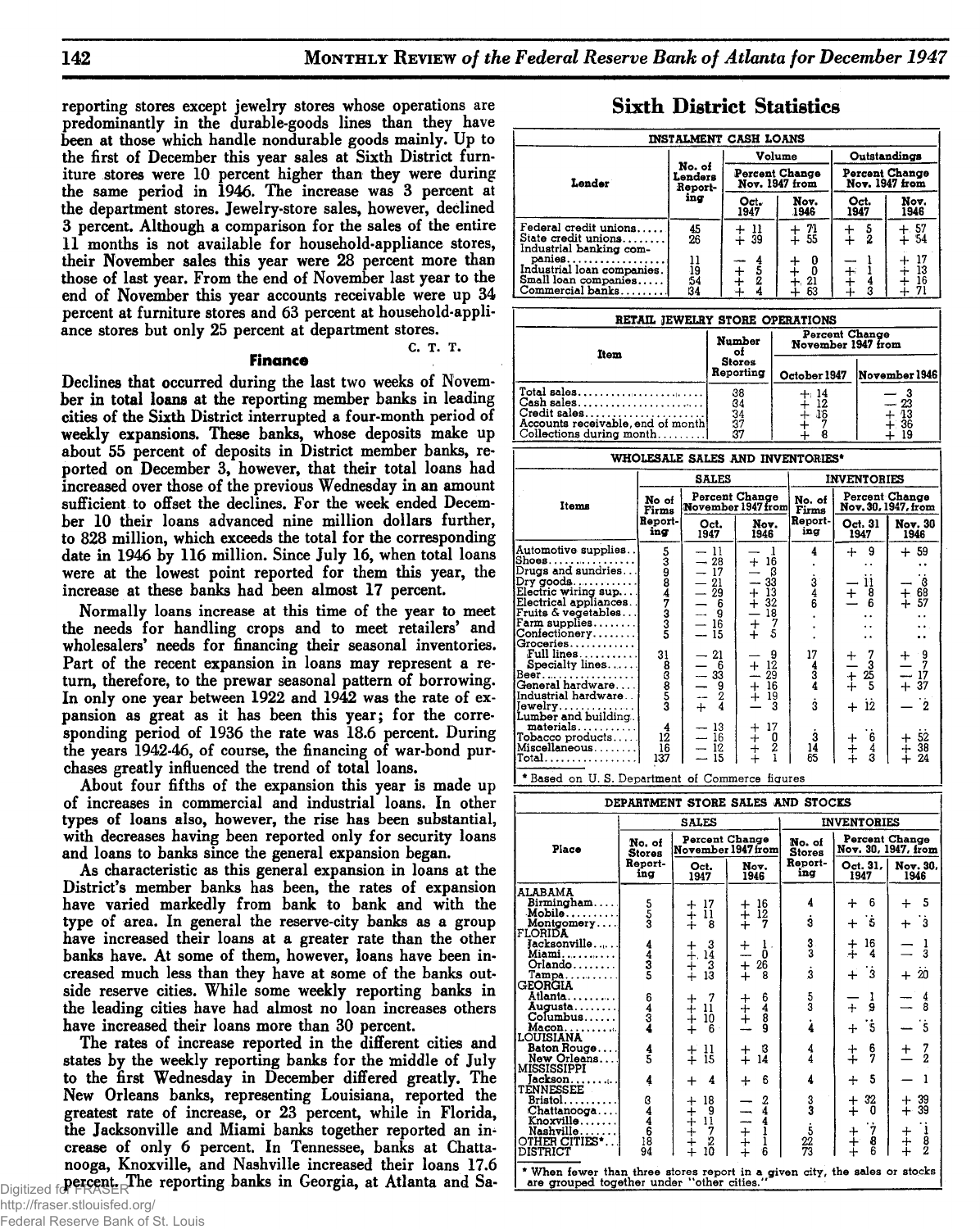**vannah, increased their loans 17.9 percent, and those in Alabama, at Birmingham and Mobile, increased theirs 18.1 percent.**

**In an area as large as the Sixth District, which covers more than 247,000 square miles, wide variations in the chief forms of economic activity are to be expected. As the war-economy needs lose their place as the first influence on demands for bank credit, variations in local conditions probably will be reflected increasingly in the operations of member banks. Moreover, within any area, the types of customers to which credit is supplied vary greatly from bank to bank.**

**Perhaps the best mirror of those different levels of economic activity in the various parts of the District that have affected banking operations during 1947 is the way bank debits to individual accounts have behaved. These debits, which are reported to the Federal Reserve Bank from 35 Sixth District cities, represent total business and personal checking transactions at the banks. With but one month remaining in 1947 the general trend for the year can be fairly well determined. The debits for the first 11 months of this year exceeded those for the first 11 months of 1946 by 12 percent. This percentage increase was double that for the United States.**

**Within the District, however, there were five cities in which the rates of increase for the first 11 months exceeded 20 percent. These included Baton Rouge, which led with a 27 percent increase, Jackson, Gadsden, Mobile, and Montgomery. At the other end of the scale, with decreases, were Anniston, Orlando, Newnan, and Vicksburg. Four of the reporting cities had rates of increase lower than the national rate. They were Brunswick, Hattiesburg, Meridian, and Knoxville, with rates of less than 5 percent. The 27 District cities with gains that equaled or exceeded the national rate included Birmingham, Valdosta, Lake Charles, Chattanooga, Griffin, and Columbus, where the increases ranged from 15 to 20 percent. Eight of them—Jacksonville, Nashville, Atlanta, Albany, Elberton, Macon, Gainesville, and Rome—reported increases ranging from 10 to 15 percent. In two, Savannah and Tampa, the rate was the same as the national rate. Others in this group reporting increases of from 6 to 10 percent were Dothan, Miami, Pensacola, St. Petersburg, Augusta, and** New Orleans. **c. T. T.** 

### **Agriculture**

**Two recent developments in international trade may significantly affect the markets for several District crops. In the short run the greater effects will result from those steps taken by the Canadian Government to prevent further depletion of its gold and United States dollar reserves. In the long run, however, tariff-schedule changes made at the recent trade conference of 23 nations held at Geneva may be more important.**

**Of the measures adopted by the Canadian Government, the drastic import restrictions announced on November 17 will bear most directly on the District's growers. This emergency action prohibits the importation of a large group of agricultural products. Moreover, for another large group it imposes import quotas equivalent to twice the average annual value of imports in the calendar years 1937 through 1939. Agricultural imports in the former group amounted in 1946 to about 44 million Canadian dollars, and those in the latter to about 49 million. How long these restrictions, and any modification of them, will last will depend on Canada's exchange positon. In this connection, much depends also on** Digitized for FRASER

### **Sixth District Statistics**

| CONDITION OF 28 MEMBER BANKS IN SELECTED CITIES<br>(In Thousands of Dollars)                                                                                        |                                                                  |                                                                |                                                              |                                                                                    |                                                                           |  |  |  |  |  |  |
|---------------------------------------------------------------------------------------------------------------------------------------------------------------------|------------------------------------------------------------------|----------------------------------------------------------------|--------------------------------------------------------------|------------------------------------------------------------------------------------|---------------------------------------------------------------------------|--|--|--|--|--|--|
| Item                                                                                                                                                                | Dec. 24                                                          | Nov. 26                                                        | Dec. 24                                                      |                                                                                    | Percent Change<br>December 24, 1947                                       |  |  |  |  |  |  |
|                                                                                                                                                                     | 1947                                                             | 1947                                                           | 1946                                                         | Nov. 26<br>1947                                                                    | Dec. 24<br>1946                                                           |  |  |  |  |  |  |
| Loans and investments—                                                                                                                                              |                                                                  |                                                                |                                                              |                                                                                    |                                                                           |  |  |  |  |  |  |
| $\mathtt{Loans}\mathtt{-total}\mathtt{.\dots\dots\dots}$<br>Commercial, industrial,                                                                                 | 2,389,294<br>847,729                                             | 2,381,350<br>811,667                                           | 2.370,655<br>722,252                                         | $\frac{0}{4}$<br>$\ddagger$                                                        | $\frac{1}{17}$<br>$^{+}_{+}$                                              |  |  |  |  |  |  |
| and agricultural loans. .<br>Loans to brokers and                                                                                                                   | 518,032                                                          | 494,233                                                        | 413,662                                                      | - 5<br>$+$                                                                         | $+25$                                                                     |  |  |  |  |  |  |
| dealers in securities<br>Other loans for pur-                                                                                                                       | 8,290                                                            | 6,550                                                          | 8,951                                                        | $+27$                                                                              |                                                                           |  |  |  |  |  |  |
| chasing and carrying<br>securities<br>Real estate loans<br>Loans to banks<br>Other loans<br>Investments—total,<br>U.S. direct obligations<br>Obligations guaranteed | 69,647<br>66,540<br>4,638<br>180,582<br>1,541,565<br>351,296     | 74.192<br>65,115<br>4,765<br>166,812<br>1,569,683 <br>340.832  | 98.568<br>49,713<br>3,734<br>147,624<br>1,648,403<br>432,734 | $+1+1$<br>$+1+1$<br>$+$<br>$+$<br>$+$<br>$+$                                       | 29<br>$+4.34$<br>$+2.22$<br>$-19$<br>19                                   |  |  |  |  |  |  |
| by $U. S. \ldots \ldots \ldots \ldots$<br>Other securities<br>Reserve with F. R. Bank<br>$Cash in vault, \ldots, \ldots, \ldots$<br>Balances with domestic          | 1.002,673<br>187,596<br>461,475<br>42,818                        | 1,036,529<br>192,322<br>447,992<br>44,990                      | 1,023,202<br>192,467<br>453.165<br>40,464                    | mana<br>$\frac{1}{1}$                                                              | ಶಭಾ<br>$\frac{1}{1}$                                                      |  |  |  |  |  |  |
| Demand deposits adjusted.  <br>Time deposits <br>U. S. Gov't deposits<br>Deposits of domestic banks.<br>$Borrowings$                                                | 178,562<br>1,783,244<br>544,231<br> 17,100 <br>542,245<br>12,300 | 164.811<br>1,768,270<br>547,854<br>32,618<br>504.014<br>16,800 | 187.579  <br>1,718,460<br>535,968<br>567,526<br>3.000        | $\frac{8}{4}$<br>$+$<br>-1<br>$\overline{\phantom{0}}$<br>48<br>$\pm \frac{8}{27}$ | $\frac{5}{2}$<br>$\frac{1}{1}$<br>71<br>$\overline{\mathbf{4}}$<br>$+310$ |  |  |  |  |  |  |

|                                                                                                                                                                                        | DEBITS TO INDIVIDUAL BANK ACCOUNTS<br>(In Thousands of Dollars) |                                                                                                                                                            |                                                                                                                              |                                                                                                                                                              |                                                                                                      |                                                             |  |  |  |  |  |
|----------------------------------------------------------------------------------------------------------------------------------------------------------------------------------------|-----------------------------------------------------------------|------------------------------------------------------------------------------------------------------------------------------------------------------------|------------------------------------------------------------------------------------------------------------------------------|--------------------------------------------------------------------------------------------------------------------------------------------------------------|------------------------------------------------------------------------------------------------------|-------------------------------------------------------------|--|--|--|--|--|
| Place                                                                                                                                                                                  | No. of<br>Banks                                                 | Nov.                                                                                                                                                       | Oct.                                                                                                                         | Nov.                                                                                                                                                         |                                                                                                      | Percent Change<br>Nov. 1947 from                            |  |  |  |  |  |
|                                                                                                                                                                                        | Report-<br>ing                                                  | 1947                                                                                                                                                       | 1947                                                                                                                         | 1946                                                                                                                                                         | Oct.<br>1947                                                                                         | Nov.<br>1946                                                |  |  |  |  |  |
| ALABAMA<br>Anniston.<br>Birmingham<br>Dothan<br>Gadsden<br>Mobile<br>Montgomery                                                                                                        | 362343                                                          | 18,620<br>296, 164<br>11, 797<br>18, 577<br>124, 728<br>77, 138                                                                                            | 21,244<br>325,734<br>14,115<br>20,251<br>129,935<br>86,454                                                                   | 20,611<br>290,486<br>11,674<br>18,058<br>106,626<br>68,824                                                                                                   | 12<br>9<br>16<br>8<br>4<br>11                                                                        | $\frac{10}{2}$<br>キキキキキ<br>$\frac{1}{3}$<br>$\frac{17}{12}$ |  |  |  |  |  |
| FLORIDA<br>Jacksonville<br>Miami <b>.</b><br>Greater Miami*<br>$Orlando \ldots$<br>Pensacola<br>St. Petersburg.<br>$Tampa \ldots$                                                      | $372$<br>$3333$                                                 | 248,392<br>209,829<br>290,645<br>44,277<br>30,864<br>47,202<br>101,890                                                                                     | 251,452<br>221,609<br>305,077<br>$43,660$<br>$33,197$<br>$47,750$<br>103,274                                                 | 231,254<br>195,686<br>271,033<br>44,559<br>30,688<br>46,274<br>105,474                                                                                       | しちちーフー<br>$\frac{1}{1}$<br>ī                                                                         | 7771128<br>キキキーキ                                            |  |  |  |  |  |
| GEORGIA<br>Albany<br>Atlanta.<br>Augusta<br>Brunswick<br>Columbus<br>Elberton<br>Gainesville*<br>Griffin*<br>$Macon \ldots$<br>Newnan<br>$Rome$ * $\dots\dots$<br>Savannah<br>Valdosta | 2432423232342                                                   | 18,296<br>732,958<br>52,807<br>$\begin{array}{c} 6,304 \\ 53,565 \\ 4,150 \\ 13,824 \end{array}$<br>10,742<br>55,087<br>7,717<br>21,932<br>85,329<br>9,695 | 18,181<br>814,398<br>59,919<br>9,034<br>58,317<br>4,643<br>15,848<br>11,787<br>60,040<br>9,604<br>29,360<br>87,815<br>10,938 | 17,467<br>712,191<br>49,251<br>8,093<br>56.409<br>$\frac{3,971}{11,310}$<br>$\frac{10,285}{10,285}$<br>57,522<br>$8,336$<br>$21,698$<br>$76,107$<br>$10,242$ | +<br>$\frac{1}{10}$<br>$\overline{12}$<br>8<br>ĕ<br>11<br>ī3<br>9<br>8<br>20<br>$\frac{25}{3}$<br>11 | 53735524471<br>++++ -+++ - -++<br>$\frac{12}{5}$            |  |  |  |  |  |
| LOUISIANA<br>Baton Rouge<br>Lake Charles<br>New Orleans                                                                                                                                | $\frac{3}{2}$                                                   | 81,158<br>28,546<br>598,204                                                                                                                                | 83,034<br>31,077<br>679,476                                                                                                  | 66,981<br>25,869<br>582,712                                                                                                                                  | 2<br>8<br>12                                                                                         | $^{21}_{10}$<br>$\ddagger$<br>Š                             |  |  |  |  |  |
| MISSISSIPPI<br>Hattiesburg<br>Jackson<br>Meridian.<br>Vicksburg                                                                                                                        | 2432                                                            | 14,798<br>108,870<br>25,340<br>29,070                                                                                                                      | 17,284<br>115,473<br>$\frac{30,951}{31,799}$                                                                                 | 16,443<br>91,308<br>28,691<br>27,006                                                                                                                         | 14<br>6<br>$\overline{\phantom{0}}$<br>18<br>9                                                       | 10<br>$\ddot{}$<br>19<br>12<br><br>$\ddot{}$<br>8           |  |  |  |  |  |
| TENNESSEE<br>Chattanooga<br>Knoxville<br>Nashville                                                                                                                                     | 4<br>$\frac{4}{6}$                                              | 128,277<br>100,881<br>264,901                                                                                                                              | 139,661<br>105,515<br>306,081                                                                                                | 117,612<br>100,227<br>246,793                                                                                                                                | 8<br>4<br>13.                                                                                        | $\frac{9}{7}$                                               |  |  |  |  |  |
| SIXTH DISTRICT<br>32 Cities                                                                                                                                                            | 109                                                             | 3,637,431                                                                                                                                                  | 3,971,915                                                                                                                    | 3,473,445                                                                                                                                                    | 8                                                                                                    | 5<br>$^{+}$                                                 |  |  |  |  |  |
| UNITED STATES<br>334 Cities……                                                                                                                                                          |                                                                 |                                                                                                                                                            | $92,921,0001105,320,000185,645,0001 - 12$                                                                                    |                                                                                                                                                              |                                                                                                      | 7<br>$\div$                                                 |  |  |  |  |  |
| * Not included in Sixth District total                                                                                                                                                 |                                                                 |                                                                                                                                                            |                                                                                                                              |                                                                                                                                                              |                                                                                                      |                                                             |  |  |  |  |  |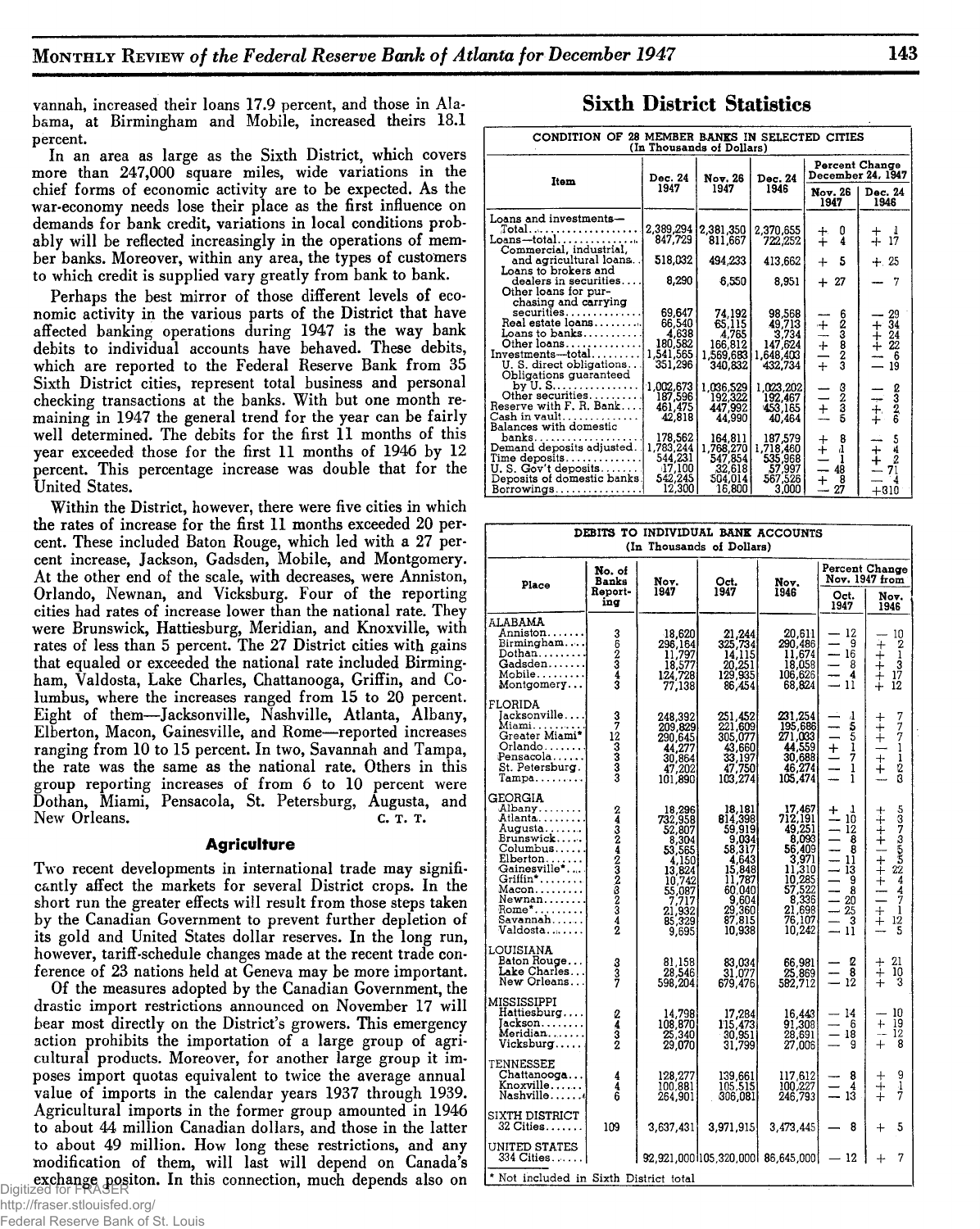**the nature of the European Recovery Program. If Europe obtains funds for expenditure outside the United States, Canada should improve its dollar position.**

**Exports to Canada are more important to District agricultural producers than they are to farmers generally. In the year ended June 1947 they made up about 7 percent of the dollar value of all agricultural exports. Canada received 13 percent of the cotton exported, 33 percent of the peanuts, 65 percent of the oranges, 56 percent of the grapefruit, and 49 percent of the canned fruit juices. These commodities, all important District crops, accounted for about half the value of United States exports to Canada. Although exports of these products were not entirely of District origin, District growers, who produce a large portion of the total crops, benefited from the additions to domestic demand furnished by the Canadian market.**

**Under the newly imposed Canadian restrictions import quotas for fresh citrus fruit are set at about half the value of the 1946 imports. Quotas of the individual importers will be assigned quarterly on a basis of the value of their imports during the year ended June 1947.**

**Imports prohibited as of November 18, 1947, include most fresh and canned vegetables, most fresh fruits other than citrus, and most dried fruits. Other prohibited imports are rice, sirups and molasses, and unshelled peanuts and pecans.**

**Although the reductions of world-trade barriers made at the Geneva conference are so comprehensive that no precise idea of their effects can be determined, it appears that in the long run they will tend to expand markets for some District farm products. Since most countries now regulate foreign trade by import and export licensing, however, many of the concessions made at Geneva will have few immediate effects or none. The trade agreements relate to virtually all trade barriers, including tariffs, preferences, internal controls, quotas, customs regulations, subsidies, and state trading.**

**Reductions in tariff rates and the retention of a duty-free status on certain items comprised most of the concessions made by the United States. Few of the important concessions involved farm products. Import duties on wool, however, were reduced from a basic rate of 34 cents a pound to 25.5 cents. The rate on 96-degree Cuban sugar was reduced from 0.75 cent to 0.5 cent a pound.**

**On the other hand, several countries made appreciable concessions to the United States on agricultural products that are important in the District. Canada eliminated the halfcent-a-pound duty on fresh grapefruit and placed oranges on the free list. Prior to the agreement fresh oranges had been admitted free into Canada during the period January through July but were taxed at the rate of 35 cents a hundred pounds August through December. Canadian duties on canned orange juice were reduced from 25 percent of its value to 10 percent. Canada also eliminated the cent-a-pound duty on green peanuts and halved the duties on unmanufactured tobacco.**

**Concessions on agricultural products by the Belgium-Luxemburg-Netherlands Customs Union, known as Benolux, were made in the form of exemptions from monopoly duties, which in many cases had amounted to more than the customs duties. Before the agreement was reached the Netherlands had had monopoly duties on oranges, grapefruit, canned fruits, and fruit juices that ranged from 2.5 percent to 57 percent. In addition to eliminating these duties, Benolux made seasonal reductions of between 25 and 35 percent in the regular** Digitized for FRASE on oranges and grapefruit. In 1939 this coun**try's fresh orange exports to Benolux alone amounted to more than a half million boxes.**

**Relatively few of the concessions made by the United Kingdom on agricultural products affect crops grown extensively in the District. Raw cotton and citrus fruits, however, were assured of continued free entry. Reductions amounting to 50 percent were granted on some imports of lumber and of timber products. Though reductions as high as a third were authorized for the preferences on leaf tobacco, they do not take effect until the present abnormally high duties are lowered.**

**The United Kingdom's action with regard to tobacco emphasizes one aspect of the agreement that should not be overlooked in an assessment of its effects on trade. In some respects the barriers removed by the agreement were actually concrete evidence of the nations' unwillingness to allow relatively free foreign trade. The removal of some barriers and the lowering of others, therefore, does not necessarily mean that trade will increase. Whether the agreement will benefit District farmers by way of expanded foreign markets depends upon many factors other than the level of tariff rates or other** restrictions on foreign trade. B.R.R.

### **Electric Power Expansion**

**As the postwar industrialization of the South gathered momentum last winter, Southern peacetime demand for electric power grew so rapidly that the power companies were thrown into a scramble for a means of increasing their capacity. Many of them had had to delay construction and curtail their expansion programs during the war because of priorities and material and labor shortages. At the same time many powercompany officials predicted that the demand would decline with the return to peace. They were, therefore, caught unawares when it climbed past even the wartime peak, causing a record high in power production for the District states last February. The companies could meet the demand only by using every piece of equipment to its full capacity, letting their excess emergency reserves drop to an unprecedented low, and swapping power with one another during the peak hours. Before the winter was over they had made plans for a multimillion-dollar expansion program. This year construction has been started on projects that will give the Six States more than a million kilowatts of additional installed capacity.**

**This expansion program includes the setting up of entire plants with numerous generating units and the addition of generating units to older plants. The Alabama Power Company, for instance, is building a new two-unit steam plant at Gadsden. In Florida three steam plants with a total of five units are being set up, in Georgia a steam plant and a hydro plant with a total of three units, and in Tennessee four hydro plants with a total of six units. Additions to older hydro plants include nine units in Alabama and four in Tennessee, and additions to older steam plants comprise seven units in Florida, two in Georgia, three in Mississippi, and five in Louisiana.**

**The estimated completion schedules in the accompanying table show that the program will mean a total additional capacity in District states of 1,573,400 kilowatts, or by 1951 a 29.5 percent increase over installed capacity as of December 31, 1946.**

**At the end of October 1947 installed capacity in the Six States showed approximately a 2.25-percent increase over that of a year ago. Production was up almost 7 percent, however,**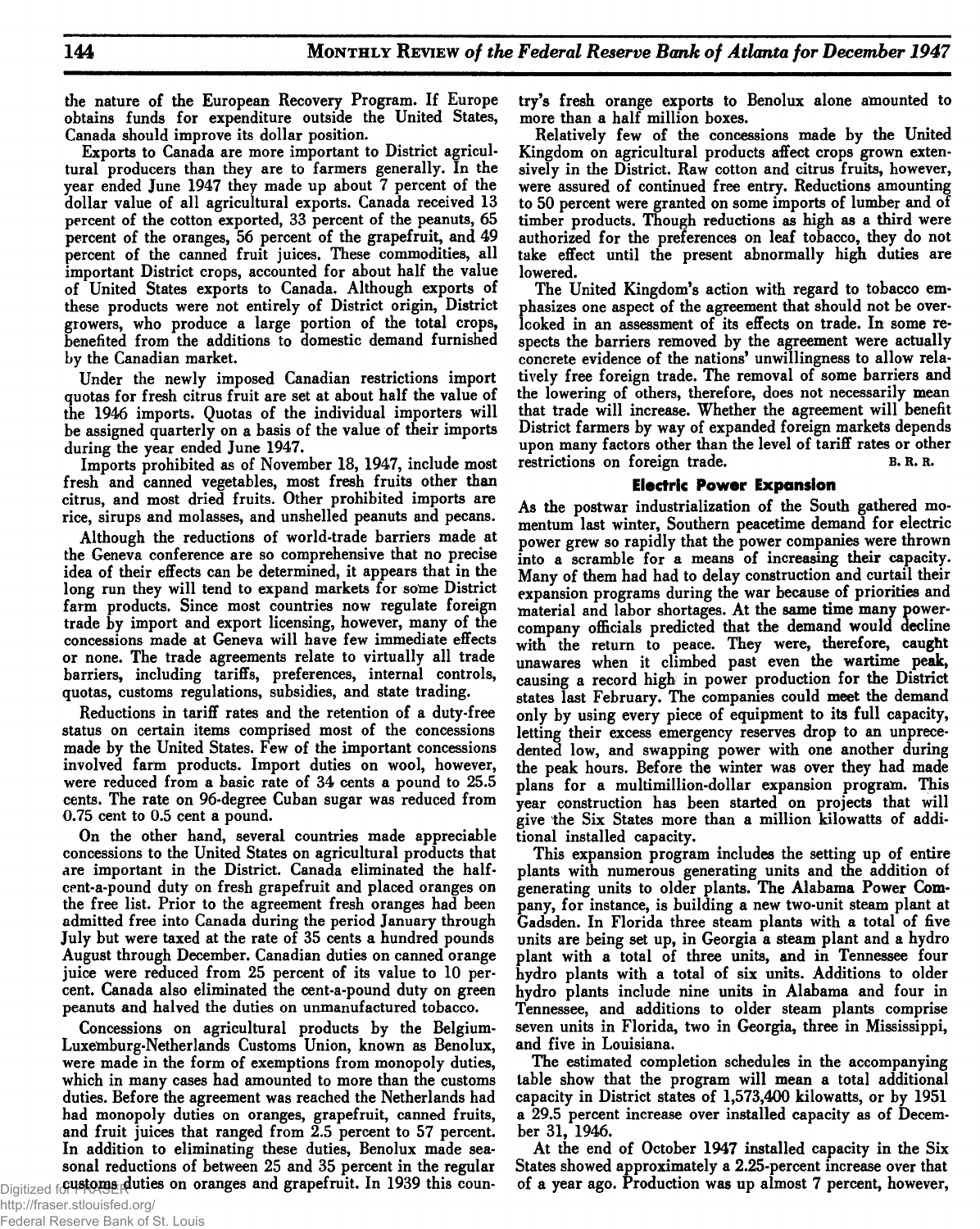**over that of last October. Following the usual early-summer slump it had risen for the third consecutive month, to reach an index of 296 of the 1935-39 average. This is its highest October figure on record. According to the Federal Power Commission the total kilowatt-hour output in the Southeast increased 8 percent between October 1946 and October 1947, but kilowatt peak-load demand increased 9.6 percent. Compared to the national increases of 10.7 percent in output and 9.6 percent in peak-load demand, these figures indicate that the Southeast's power situation is more critical than the nation's. Through the mid-winter of this year the situation will grow progressively more acute, it is expected, since the highest peak-load period of the year usually culminates then. Superimposed upon this, each company has a problem to meet in its daily-load-pattern, depending on the uses of the power. By the mid-winter of 1948-49 District power companies, of course, will have sufficient capacity to meet all peak-load demands. But it is questionable whether the gap between the time of increased peak-load demands and the date that new equipment is completed can be bridged this winter without some curtailment or some rationing of current to customers.**

Scheduled Additions to the Installed Capacity on December 31, 1946

| 1951      |
|-----------|
|           |
| 29.5      |
| $\cdots$  |
| $\cdots$  |
| $\cdots$  |
| $\ddotsc$ |
| $\cdots$  |
| 14.5      |
|           |

**There are several encouraging factors in the District states which minimize the likelihood of rationing. The three with hydro facilities, Georgia, Alabama, and Tennessee, are in a better position than the others. They have followed a program of water conservation. They have burned more expensive coal, even during the dry low-water months, in order to save large reservoirs of water for this emergency. Also, the power facilities in all the states from Virginia through Louisiana have interconnections and can swap power among themselves for peak hours.**

**Georgia and Alabama, for instance, have similar daily load patterns. Both have large industrial consumption. One of the peak hours of each comes daily, around closing time before industrial consumption has definitely slackened and when trolley consumption and domestic consumption for light and cooking are high. Since Georgia has Eastern time and Alabama Central time, these peak loads, though created by similar factors, come an hour apart. This difference would allow a swap of power. All the District states except Florida have either backlogs of water for high hydro production or interconnections with these reservoirs of power.**

**Florida has interconnections, but her KVA reactive receiver power is so low that it is too costly to transmit power into the state. The Florida power companies are staging a wide advertising program that urges consumers to use small portable gas and oil heaters for chilly days this winter instead of the popular electric heater. If power rationing comes to the District, it will probably come first to Florida unless this program succeeds in averting it. c. c. c. c. c.** 

|                                                                                                                                                     | DEPARTMENT STORE SALES*                                                                 |                                                                                  |                                                                                  |                                                                                  |                                                                                  |                                                                                         |  |  |  |  |  |  |
|-----------------------------------------------------------------------------------------------------------------------------------------------------|-----------------------------------------------------------------------------------------|----------------------------------------------------------------------------------|----------------------------------------------------------------------------------|----------------------------------------------------------------------------------|----------------------------------------------------------------------------------|-----------------------------------------------------------------------------------------|--|--|--|--|--|--|
| Place                                                                                                                                               |                                                                                         | Adjusted**                                                                       |                                                                                  |                                                                                  | Unadjusted                                                                       |                                                                                         |  |  |  |  |  |  |
|                                                                                                                                                     | Nov.<br>1947                                                                            | Oct.<br>1947                                                                     | Nov.<br>1946                                                                     | Nov.<br>1947                                                                     | Oct.<br>1947                                                                     | Nov.<br>1946                                                                            |  |  |  |  |  |  |
| DISTRICT<br>Atlanta<br>Baton Rouge<br>Birmingham<br>Chattanooga<br>ackson<br>acksonville<br>Knoxville<br>Macon.<br>Miami<br>Montgomery<br>Nashville | 383<br>420<br>423<br>399<br>888<br>348<br>444<br>341<br>317<br>362<br>373<br>449<br>364 | 348<br>403<br>356<br>333<br>343<br>311<br>431<br>297<br>309<br>391<br>333<br>407 | 347<br>382<br>395<br>318<br>388<br>316<br>423<br>335<br>334<br>349<br>337<br>428 | 459<br>521<br>478<br>478<br>442<br>418<br>533<br>402<br>399<br>442<br>459<br>521 | 372<br>432<br>385<br>363<br>360<br>358<br>462<br>321<br>334<br>344<br>380<br>432 | 416<br>474<br>447<br>381<br>442<br>379<br>507<br>395<br>421<br>425<br>414<br>497<br>361 |  |  |  |  |  |  |
| New Orleans<br>Tampa                                                                                                                                | 522                                                                                     | 299<br>492                                                                       | 306<br>464                                                                       | 430<br>616                                                                       | 332<br>483                                                                       | 547                                                                                     |  |  |  |  |  |  |

|                                                                               |                                        |                                                             | DEPARTMENT STORE STOCKS                |                                        |                                        |                                        |
|-------------------------------------------------------------------------------|----------------------------------------|-------------------------------------------------------------|----------------------------------------|----------------------------------------|----------------------------------------|----------------------------------------|
|                                                                               | Adjusted**                             |                                                             |                                        |                                        | Unadjusted                             |                                        |
| Place                                                                         | Nov.<br>1947                           | Oct.<br>1947                                                | Nov.<br>1946                           | Nov.<br>1947                           | Oct.<br>1947                           | Nov.<br>1946                           |
| $DISTRICT$<br>Atlanta<br>Birmingham<br>Montgomery<br>Nashville<br>New Orleans | 337<br>391<br>242<br>321<br>480<br>255 | $\frac{300}{387}$<br>$\frac{387}{238}$<br>313<br>453<br>238 | 330<br>407<br>229<br>313<br>475<br>259 | 354<br>452<br>285<br>374<br>558<br>288 | 335<br>454<br>268<br>355<br>520<br>269 | 347<br>470<br>271<br>365<br>552<br>293 |

| GASOLINE TAX COLLECTIONS*** |            |      |      |      |            |      |  |  |  |  |  |  |
|-----------------------------|------------|------|------|------|------------|------|--|--|--|--|--|--|
|                             | Adjusted** |      |      |      | Unadjusted |      |  |  |  |  |  |  |
| Place                       | Nov.       | Oct. | Nov. | Nov. | Oct.       | Nov. |  |  |  |  |  |  |
|                             | 1947       | 1947 | 1946 | 1947 | 1947       | 1946 |  |  |  |  |  |  |
| SIX STATES.                 | 174        | 173  | 163  | 179  | 170        | 168  |  |  |  |  |  |  |
| Alabama                     | 191        | 191  | 174  | .97  | 189        | 179  |  |  |  |  |  |  |
| $Florida$                   | 174        | 167  | 156  | 169  | 152        | 152  |  |  |  |  |  |  |
| Georgia                     | .69        | 171  | 157  | 175  | 170        | 163  |  |  |  |  |  |  |
| Louisiana.                  | .67        | 162  | 158  | 176  | 166        | 166  |  |  |  |  |  |  |
| Mississippi                 | 160        | 165  | 158  | 176  | 168        | 174  |  |  |  |  |  |  |
| Tennessee                   | 176        | 182  | 175  | 189  | 182        | 188  |  |  |  |  |  |  |

| <b>COTTON CONSUMPTION*</b> |              |              |              | ELECTRIC POWER PRODUCTION*  |              |               |              |
|----------------------------|--------------|--------------|--------------|-----------------------------|--------------|---------------|--------------|
| Place                      | Nov.<br>1947 | Oct.<br>1947 | Nov.<br>1946 |                             | Oct.<br>1947 | Sept.<br>1947 | Oct.<br>1946 |
| itotal<br>Alabama          | 156<br>160   | 148<br>156   | 181<br>193   | <b>SIX STATES</b><br>Hydro- | 296          | 296           | 276          |
| Georgia<br>Mississippi.    | 158<br>106   | 147<br>108   | 183<br>136   | generated<br>Fuel-          | 180          | 195           | 263          |
| Tennessee. .               | 136          | 137          | 132          | generated                   | 447          | 427           | 293          |

|                                                                                             | <b>MANUFACTURING</b>                          |                                                  |                                               | CONSTRUCTION CONTRACTS                                                                                 |                                               |                                                        |                                               |  |
|---------------------------------------------------------------------------------------------|-----------------------------------------------|--------------------------------------------------|-----------------------------------------------|--------------------------------------------------------------------------------------------------------|-----------------------------------------------|--------------------------------------------------------|-----------------------------------------------|--|
| EMPLOYMENT***                                                                               |                                               |                                                  |                                               | Place                                                                                                  | Oct.<br>1947                                  | Sept.<br>1947                                          | Oct.<br>1946                                  |  |
| Place                                                                                       | Oct.<br>1947                                  | Sept.<br>1947                                    | Oct.<br>1946                                  | DISTRICT                                                                                               | 434<br>681                                    | 321r                                                   | 367<br>348                                    |  |
| ISIX STATES. .<br>Alabama.<br>Florida.<br>Georgia<br>Louisiana<br>Mississippi.<br>Tennessee | 146<br>154<br>118<br>134<br>145<br>163<br>157 | 144<br>150r<br>115r<br>133г<br>44<br>162r<br>156 | 141<br>Ī48<br>īī7<br>138<br>130<br>149<br>151 | Residential.<br>Other.<br>Alabama<br>Florida.<br>Georgia<br>Louisiana.<br>Mississippi.<br>Tennessee. . | 314<br>409<br>601<br>432<br>324<br>177<br>345 | 463r<br>250r<br>317<br>442<br>328<br>126<br>386<br>300 | 377<br>762<br>374<br>353<br>106<br>208<br>380 |  |

| CONSUMERS' PRICE INDEX                                                                                                  |                   |                   |                   | ANNUAL RATE OF TURNOVER OF<br>DEMAND DEPOSITS                          |                      |                      |                      |
|-------------------------------------------------------------------------------------------------------------------------|-------------------|-------------------|-------------------|------------------------------------------------------------------------|----------------------|----------------------|----------------------|
| Item                                                                                                                    | Oct.<br>1947      | Sept.<br>1947     | Oct.<br>1946      |                                                                        | Nov.<br>1947         | Oct.<br>1947         | Nov.<br>1946         |
| ALL ITEMS<br>$\texttt{Food} \dots \dots$<br>Chothing                                                                    | 169<br>214<br>188 | 168<br>212<br>185 | 152<br>185<br>164 | Unadiusted<br>Adiusted** <br>Index**                                   | 19.7<br>18.6<br>75.3 | 19.0<br>18.8<br>76.2 | 19.0<br>17.9<br>69.3 |
| $Rent$<br>Fuel, elec.,<br>and $ice$<br>Home fur-                                                                        | n.a.<br>129       | n.a.<br>128       | n.a.<br>115       | CRUDE PETROLEUM PRODUCTION<br>IN COASTAL LOUISIANA<br>AND MISSISSIPPI* |                      |                      |                      |
| nishings<br>$Misc. \ldots \ldots$<br>Purchasing                                                                         | 182<br>145        | 181<br>144        | 164<br>134        |                                                                        | Nov.<br>1947         | Oct.<br>1947         | Nov.<br>1946         |
| power of<br>$d$ ollar $\dots$ .                                                                                         | .59               | .60               | .66               | Unadiusted<br>Adjusted**                                               | 271<br>267           | 266<br>266           | 238<br>235           |
| *Daily average basis<br>**Adjusted for seasonal variation<br>***1939 monthly average=100:<br>other indexes, 1935-39-100 |                   |                   |                   | r Revised<br>n.a.Not available                                         |                      |                      |                      |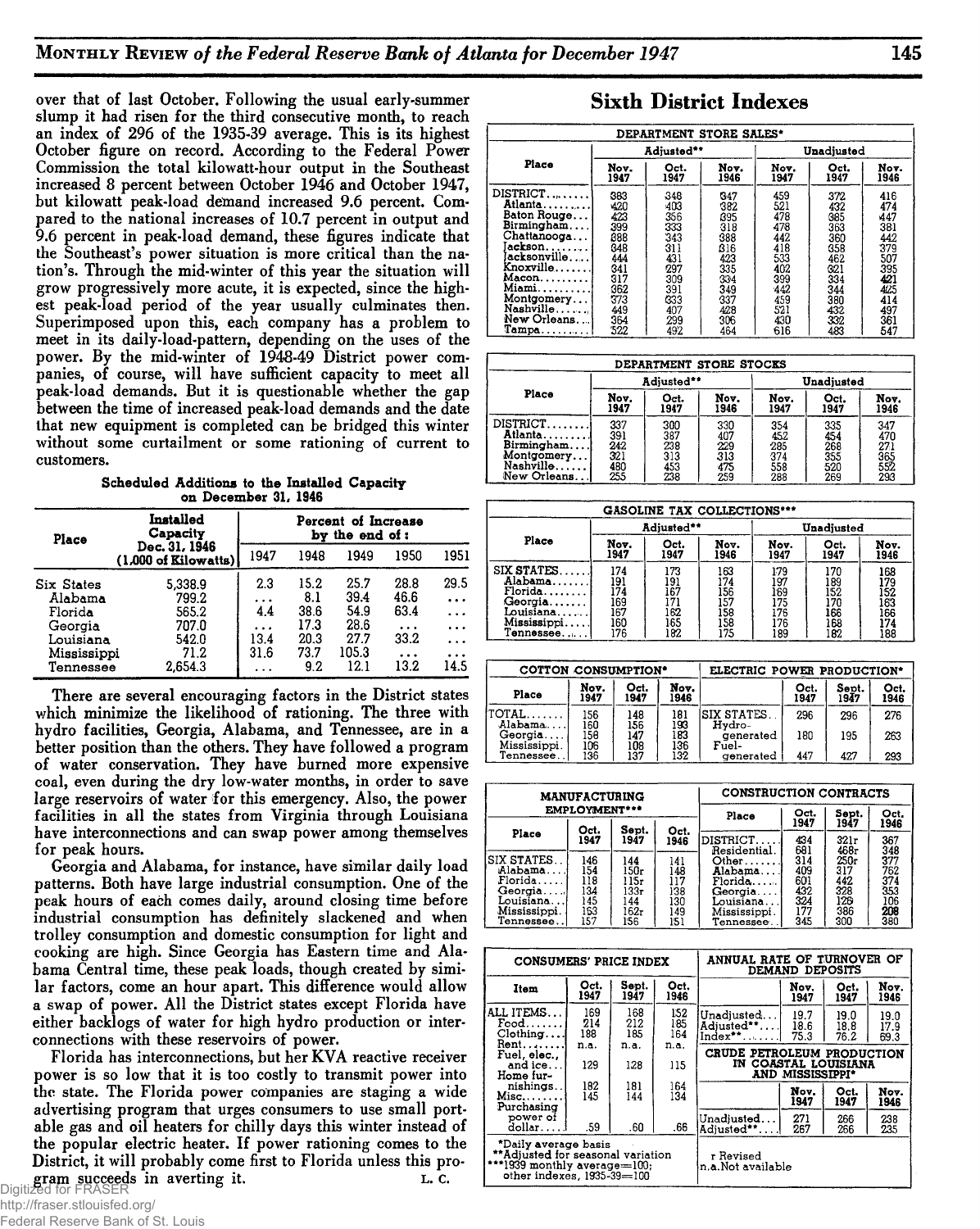# **National Business Summary**

**I** NOUSTRIAL production expanded somewhat further in No-<br>
vember. Department-store sales showed more than a sea-<br>
in the start half of December INDUSTRIAL production expanded somewhat further in No**sonal increase in November and the first half of December. Wholesale commodity prices generally continued to advance.**

### **Bank Credit**

**Loans to businesses, consumers, and real-estate owners expanded further at banks in leading cities during November and the first half of December. Demand deposits of individuals and businesses increased 800 million dollars^ at these banks, and currency in circulation rose by 400 million.**

**In the four weeks ending December 17, member banks gained reserves as a result of a continued inflow of gold, Treasury transactions, and Federal Reserve purchases of Government securities. These sources of reserves more than offset the seasonal growth in currency.**

**Reserve Bank holdings of Government securities declined in the four-week period, reflecting Treasury retirement of bills and certificates. The System also sold substantial amounts of bills and certificates in the market but purchased larger amounts of notes and bonds.**

### **Interest Rates and Bond Yields**

**Prices of Treasury bonds, which declined sharply in October and November, were held firm after the middle of November by official support. Prices of corporate bonds declined further. Yields on Treasury certificates rose, and a new issue of 1% percent one-year certificates was offered in exchange for the issue maturing January 1.**

### **Industrial Production**

**The Board's seasonally adjusted index of industrial production advanced two points in November to 192 percent of the 1935-39 average, a new postwar peak rate.**

**Output of durable goods expanded somewhat further, reflecting largely increases in activity in most machinery, transportation equipment, and nonferrous-metal-fabricating industries. Output of steel in November was at a slightly lower rate than in October, but in the early part of December scheduled operations rose to new postwar peaks. Motortruck assemblies were curtailed in November and early December, as a result of model change-over activity at plants of a major producer, while output of passenger cars increased. Output of lumber and other construction materials was maintained in large volume.**

**Manufacture of nondurable products continued to increase in November, reflecting mainly a further marked rise in activity at cotton-textile mills and an expansion in the volume of livestock slaughtered as a result of reduced feed supplies and high prices for feeds. Liquor production, which increased sharply in October, was curtailed in November in accordance with the Federal program to conserve grain.**

**Production of minerals rose somewhat further in November, reflecting further gains in output of bituminous coal as increased numbers of freight cars became available.**

### **Commodity Prices**

**Wholesale commodity prices generally advanced further in November and the early part of December. Crude-petroleum** Digitized for FRASER

**prices were increased sharply, and advances were announced in refined-petroleum products, newsprint, rayon, textile products, shoes, and some metal products. Government disposal prices for Japanese silk were reduced by nearly one half. Prices of commodities traded in the organized markets rose further in November but showed little change in the first three weeks of December.**

**The consumers\* price index was unchanged from September to October. Food prices generally showed little change in November and December, while additional increases occurred in retail prices of other goods and services.**

### **Distribution**

**Department-store sales showed a sharp seasonal increase in November, and the Board's adjusted index rose to a new high of 300 percent of the 1935-39 average, as compared with 275 in October and 291 in September. Value of sales continued at a high level in the first half of December and was 8 percent above the corresponding period in 1946. Value of department-store stocks has also increased in recent months and is above the corresponding period of a year ago.**

**Shipments of most classes of railroad revenue freight were maintained in large volume in November and the first half of December, after allowance for usual seasonal declines at this time of the year. Coal shipments continued to increase and were at the peak rate reached at the beginning of the year.**

**The Board of Governors**

# *Bank Announcements*

*Of the three most recent additions to the par list, the first was the Stayton Bank and Trust Company, Stay**ton, Tennessee, which began remitting at par on November* **20.** *A nonmember in the Nashville-branch territory, the bank has capital of \$6,000, surplus and undivided profits of* **\$9,000,** *and deposits of* **\$266,000.** *George B. Harris is president, W. A. Dillard vice president***,** *and C. S. Smith cashier.*

*The newly organized Citizens Bank of Gainesville, Gainesville, Florida, opened for business as a par• remitting bank on December* **3.** *It has capital amounting to* **\$200,000,** *surplus to* **\$30,000,** *and undivided paid-in profits to* **\$20,000.** *Wilson O***.** *Boozer is president. J. B. Carmichael is vice president and cashier. Charles S. Brooking, Fred M. Cone, and O. H. Thomas are vice presidents, and Charles R. Thomas is assistant cashier***.**

*At Oliver Springs, Tennessee***,** *on December 9 the newly organized branch of the Union-Peoples Bank, Clinton, which is a nonmember in the Nashvillebranch territory, urns opened for business as a par bank. The present capital of the Union-Peoples Bank is* **\$150,000,** *and its surplus* **\$85,000.** *Its officers are H. F. Rutherford, president; J. H. Wallace, vice president; Wallace Cantrell, cashier; and Ernest Taylor, George E. Anderson, and Frank Fox, assistant cashiers. Mr. Fox will be the manager of the new branch.*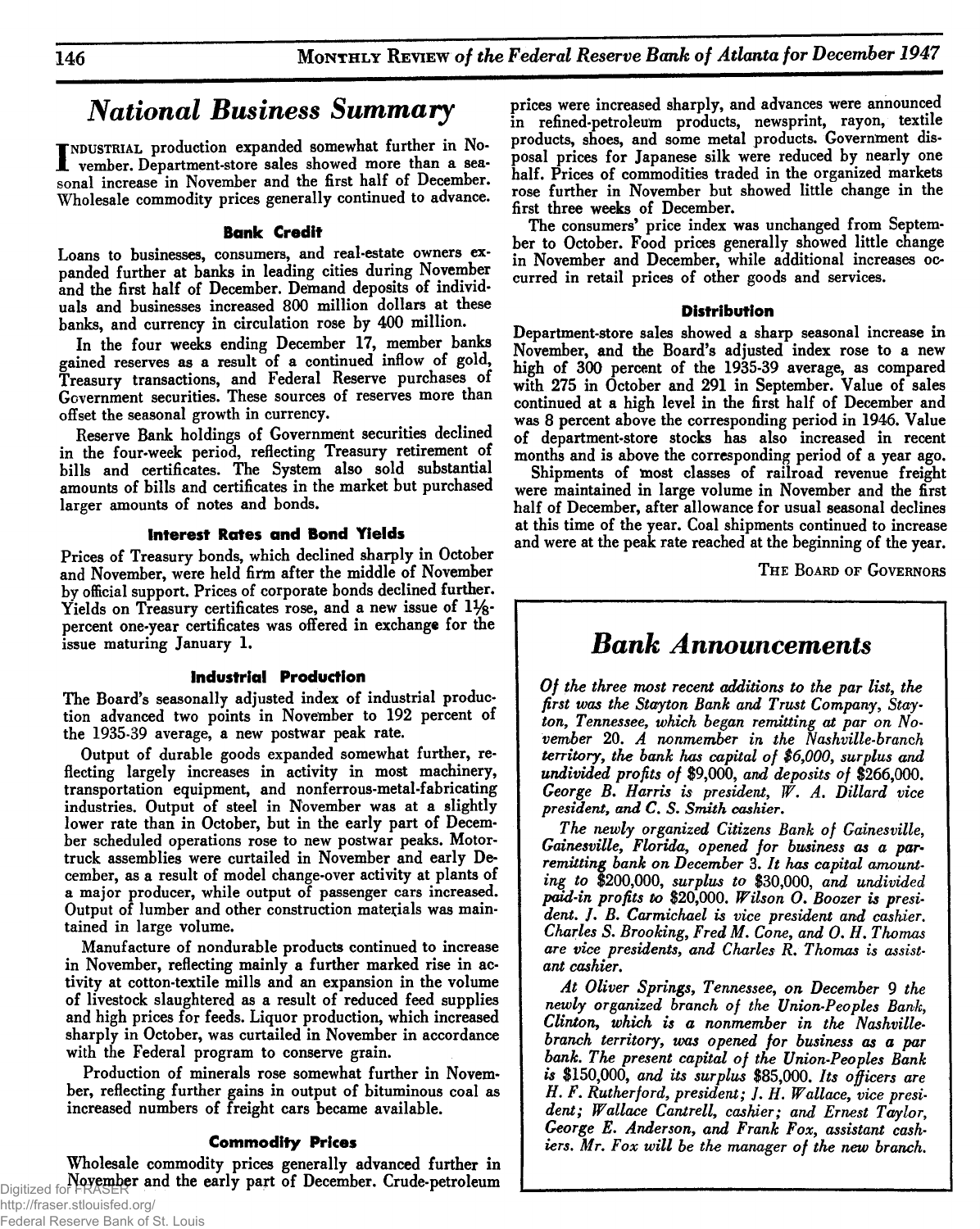# *Index for the Year 1947*

*(See***business conditions, g en era l,** *for further information on almost every other subject listed in the index.)*

**A**

- **Agriculture Bank Credit for Farm Production, by Brown R. Rawlings, 129**
	- **Farm Forestry in the Sixth District, by Brown R. Rawlings, 57**
	- **Florida Citrus Industry, by Brown R. Rawlings, 45**
	- **One-Variety Cotton Improvement Program, The, by Brown R. Rawlings, 117**
	- **Ramie: 1947, by Earle L. Rauber, 81**
	- **Sixth District Agriculture in 1946, by Brown R. Rawlings, 16**

**B**

### **Banking**

- **Additions to the Par List**
	- **Bank of Fulton County, East Point, Ga., 77**
	- **Bank of Palmetto, Fla., 15**
	- **Citizens Bank, Colquitt, Ga., 15**
	- **Citizens Bank, Lafayette, Tenn., 92**
	- **Citizens Union Bank of Rogersville branch, Bulls Gap, Tenn., I ll**
	- **City Bank of Tuskegee, Ala., 77**
	- **Commercial Bank, Andalusia, Ala., 15**
	- **Covington County Bank, Andalusia, Ala., 92**
	- **Industrial Banking Co., Valdosta, Ga., 104**
	- **Merchants & Farmers Bank, Greenback, Tenn., 128**
	- **Peoples Bank of Auburndale, Fla., 77**
	- **Peoples Bank, Blackshear, Ga., 29**
	- **Peoples Bank, Winder, Ga., 37**
	- **Riverside Bank of Jacksonville, Fla., 77**
	- Troy Bank & Trust Co., Troy, Ala., 111
	- **Union Bank, Jamestown, Tenn., 77**
- **Admissions to FRS membership**
- **Alabama Exchange Bank of Tuskegee, Ala., 77 Bank of Leighton, Ala., 104**
- **Blackshear Bank, Ga., 29**
- **Citizens Bank of Gainesville, Fla., 146**
- **Citizens Bank, Colquitt, Ga., 29**
- **DeKalb State Bank, Doraville, Ga., 15**
- **Jeff Davis Bank & Trust Co., Jennings, La., 37**
- **Stayton Bank & Trust Co., Tenn., 146**
- **Union Peoples Bank branch, Oliver Springs, Tenn., 146** *See also* **National-charter grants**
- **Bank Credit for Farm Production, by Brown R. Rawlings, 129**
- **Bank Financing of Sixth District Business, 26**
- **Bank Financing of Sixth District Retail Trade, by Charles T. Taylor, 69**
- **Debits**
- **Debits to Individual Bank Accounts,** *tables***, 14, 29, 37, 53, 67, 77, 91, 101, 113, 125, 139, 143**
- **Deposits**
- **Annual Rate of Turnover of Demand Deposits,** *tables***,** Digitized for FPA3LR 39, 55, 65, 79, 88, 99, 111, 123, 138, 145
- http://fraser.stlouisfed.org/

Federal Reserve Bank of St. Louis

**Member Banks Condition of Member Banks in Selected Cities,** *tables***, 14, 29, 39, 53, 67, 77, 90, 101, 113, 125, 139, 143 Member Bank Operations in 1946, 33** *See also* **Admissions to FRS membership** *and* **Nationalcharter grants National-charter grants Citizens National Bank, Orlando, Fla., 29 Fort Lauderdale National Bank, Fla., 15 First National Bank of East Point, Ga., 77 First National Bank of Picayune, Miss., 128 Sixth District Finance During 1946, by Charles T. Taylor, Business Conditions, General District summaries, 1-18, 30, 40, 52, 64, 78, 89, 100, 112, 124, 136, 141**

**National summaries, 44, 56, 68, 104, 116, 128, 140, 146 Reconnaissance,** *charts***, 15, 29, 37, 99.**

# **c**

- **Coal Production,** *tables,* **3, 31, 39, 55, 65, 79**
- **Construction Contracts,** *tables,* **88, 99, 111, 123, 138, 145 Consumers' Price Index,** *tables,* **3, 31, 39, 55, 65, 79, 88,**
- **99, 111, 123, 138, 145**
- **Cotton Consumption,** *tables,* **3, 31, 39, 55, 65, 79, 88, 99, 111, 123, 138, 145**

### **D**

**Department Stores Sales,** *tables,* **3, 7, 31, 32, 37, 39, 54, 55, 65, 66, 79, 80, 88, 92, 99, 103, 111, 115, 123, 127, 137, 138, 142, 145 Stocks,** *tables,* **3, 7, 31, 32, 37, 39, 54, 55, 65, 66, 79, 80, 88, 92, 99, 103, 111, 115, 123, 127, 137, 138, 142, 145** *See also* **Trade**

### **E**

**Electric Power Production,** *tables,* **3, 31, 39, 55, 65, 79, 88, 99, 111, 123, 138, 145**

- **Employment**
	- **Manufacturing Employment,** *tables,* **3, 31, 39, 55, 65, 79, 88, 99, 111, 123, 138, 145**
	- **Sixth District Industry and Employment in 1946, by Thomas R. Atkinson, 8**

## **F**

**Farm Forestry in the Sixth District, by Brown R. Rawlings, 57**

**Finance**

- **Bank Credit for Farm Production, by Brown R. Rawlings, <sup>129</sup> Bank Financing of Sixth District Business, 26**
- 
- **Bank Financing of Sixth District Retail Trade, by Charles T. Taylor, 69**
- **Federal Reserve Assistance in Financing Small Business, 38**